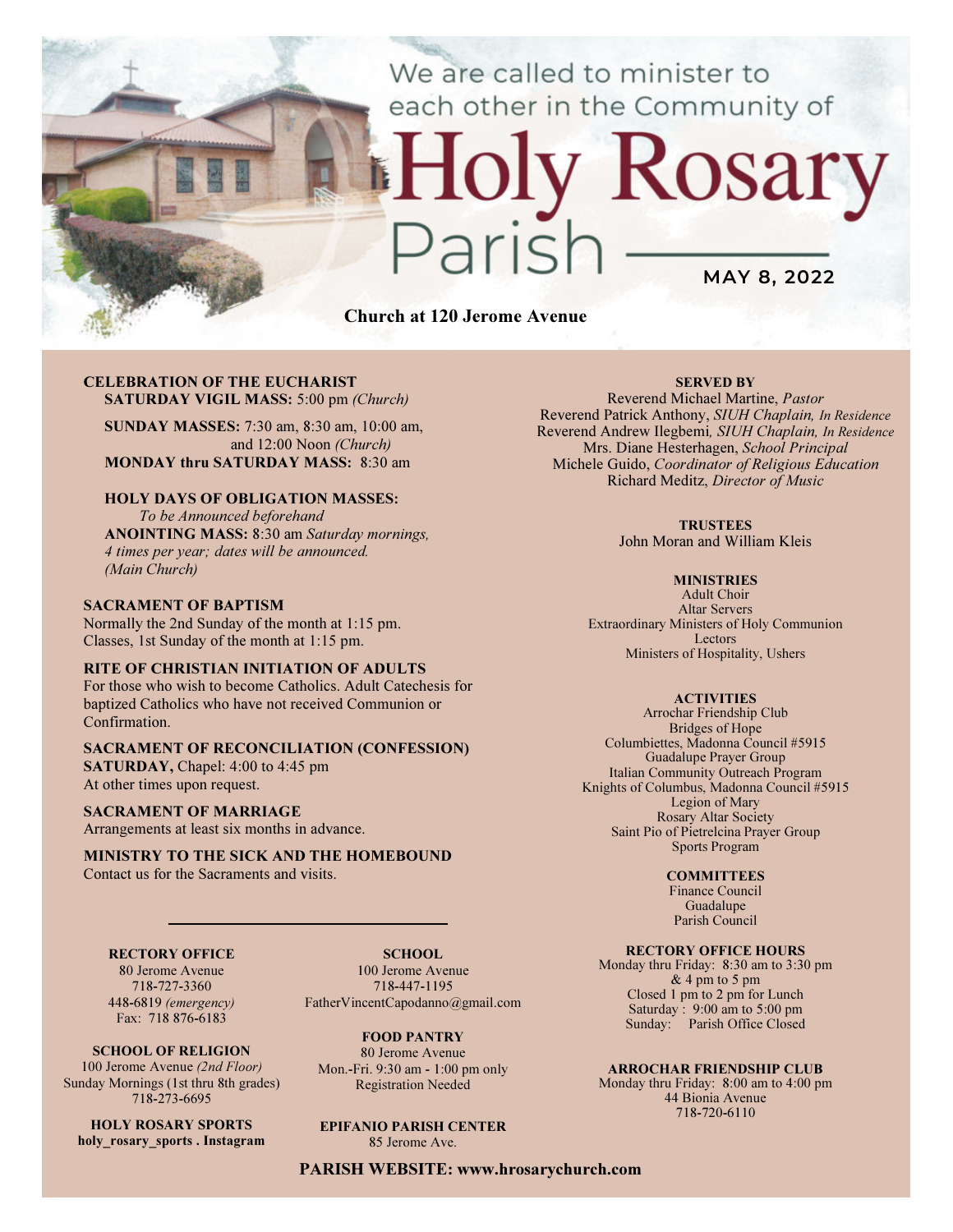

SUNDAY, May 8, 2022 - Happy Mother's Day World Day of Prayer for Vocations Columbiettes Membership Drive during Masses CCD Classes today. Children attend the 8:30 am Mass followed by their class. Any questions regarding the CCD Program, please leave a message for Ms. Guido at 718-273-6695

MONDAY, May 9, 2022 7:00 pm - Legion of Mary, Parish Center 7:30 pm - Padre Pio Prayer Group, Church

TUESDAY, May 10, 2022 NAMI - Parish Center, Room 4 7:00 pm - Spanish Prayer Group, Church

WEDNESDAY, May 11, 2022 7:00 pm - South Beach Civic, Parish Center Rooms 2 & 3

THURSDAY, May 12, 2022 7:00 pm - Knights of Columbus, Parish Center, Room 4

FRIDAY, May 13, 2022

SATURDAY, May 14, 2022 4:00 - 4:45 pm - Confessions, Daily Mass Chapel 5:00 pm - 25th Anniversary Mass of Father Michael's Ordination, Church

SUNDAY, May 15, 2022 CCD Classes today. Children attend the 8:30 am Mass Followed by their class. Any questions regarding the CCD Program, please leave a message for Ms Guido at 718-273-6695

SWAP BINGO Sponsored by Madonna Columbiettes All Proceeds to go to Holy Rosary Church Saturday, May 21st Holy Rosary Parish Center Gymnasium Doors Open: 6:30 pm Swap Bingo Begins at 7:00 pm Admission is a \$15 Gift Card or \$15 Cash Bingo Cards are \$5 each

> Bring your own snacks & soda We will serve coffee & cake

Raffle Baskets & 50/50 For Reservations: Call Pattie at 646-247-6469 or email battlinbat2@aol.com



The Cardinal's Appeal is underway now in our Parish. Our goal is \$55,000. To date \$32,036 has been pledged from 115 gifts. This is 58% of our goal.



# **BAPTISMS**

Baptisms will be celebrated on the SECOND SUNDAY of the month at 1:15 pm. Baptismal Classes will be held on the FIRST SUNDAY of the month at 1:15 pm. Please call the Rectory to make arrangements for the Baptism and to fill out the necessary paperwork.

# SPONSOR CERTIFICATES

Sponsor Certificates are often required before one can serve as a Godparent for the Sacrament of Baptism or as a Sponsor for the Sacrament Confirmation. In order to receive a Sponsor Certificate from Holy Rosary, one needs to be a Registered Parishioner of the Parish, have received the Sacraments of Baptism, Confirmation and Eucharist, must be over 14 years of age and if married, must be in a valid Church marriage (have been married in the presence of a priest/deacon and two witnesses).

Sponsor Certificates may be obtained only AFTER any of the Sunday Masses.

The PERSON REQUIRING THE CERTIFICATE MUST see the Priest AFTER ATTENDING THE MASS and request one.

## MASSES

 Due to the shortage of priests at Holy Rosary, we are unable to accept separate, private memorial masses on the anniversary of death any longer.

 Please reserve a Mass, shared or otherwise, for your deceased loved one upon the opening of the Mass Book each year.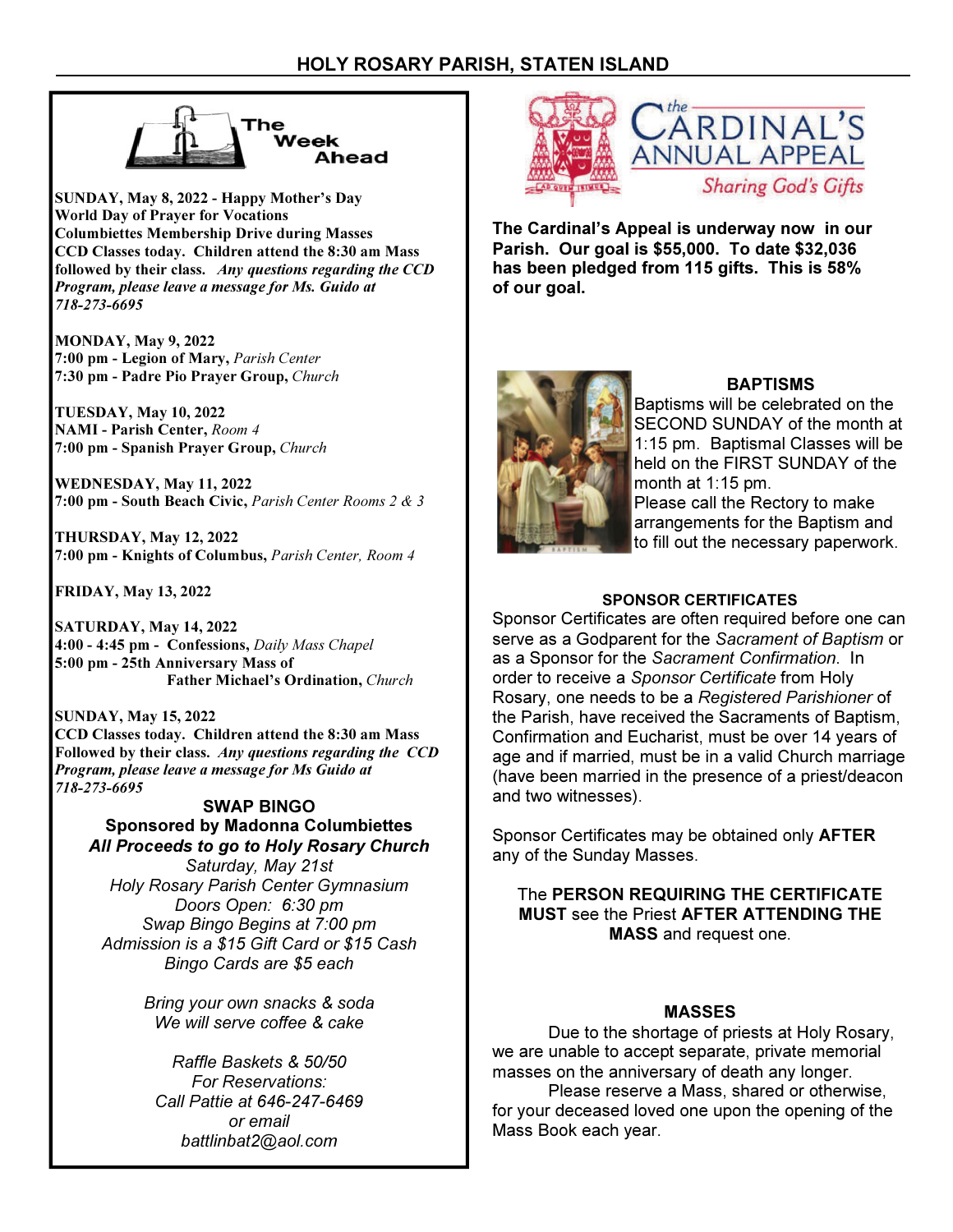# FOURTH SUNDAY OF EASTER



Mother's Day is today, Sunday, May 8th. Mass cards and donation envelopes are still available in the Narthex for our Novena of Masses for mothers living or deceased, The Novena of Masses will begin tomorrow, Monday, May 9th at

the 8:30 am Mass. Envelopes can be placed in today's collection basket. Envelopes will be placed on the altar during the month of May. We wish all mothers a very Happy Mother's Day.



20th Anniversary of the Canonization of Padre Pio & the 10th Anniversary of the St. Pio of Pietrelcina Society Celebration Dinner Thursday, June 16th 6:30 to 10:30 pm at the Staaten

Please call for Reservations by June 1st Santina Consolino 718-442-5466 Edna Besabe 646-483-7583 Josephine Moscato 718 273-9405 Cost of Dinner is \$75 per person Gift Basket Raffle & 50/50 proceeds to support the Holy Rosary Food Pantry & Padre Pio's Ministries



# THANK YOU

 Thank you to the Rosary Altar Society for their generous donation of \$2,300 to the Parish.

 Thank you to all of the Parishioners who supported their Fall

and Spring Fairs.

 We are grateful to the Society for their hard work and support.

 If anyone is interested in joining the Rosary Altar Society, please leave your name and number at the Rectory and someone from the Society will return your call.



## DON'T FORGET TO GET YOUR SUPER 50/50 RAFFLE FOR THE MONTH OF MAY! The Winner will be Drawn the Last Day of the Month & the winning amount will be printed in the Bulletin A Reminder that the Donation is \$5.00

 You will find a yellow envelope for this Raffle in the packet mailed home to you. If you want to enter more than once, additional envelopes are available in the Hospitality Room. Drop the envelope in the Collection Basket or Bring to the Rectory. You may fill out as many envelopes as you like. Send in your envelopes now for May and let's build up the jackpot! The April winner received \$195.

# REMINDER

Our Summer Mass Schedule takes effect on June 1st and continues through Labor Day:

Saturday Evening: 5 pm Sunday Morning: 7:30 am, 10 am & 12 Noon There will be NO 8:30 am Mass during this time

If you would like to sign up for online giving please visit https://hrosarychurchgiving.com/

# AND IN ALL THINGS GIVE THANKS

| \$5,792.00<br>\$135.00 |
|------------------------|
| \$5,657.00             |
|                        |
| \$25.00                |

This Week's On Line Giving by 26 users \$1,123.00

Our Weekly Parish Operation Experiences are \$18,298.